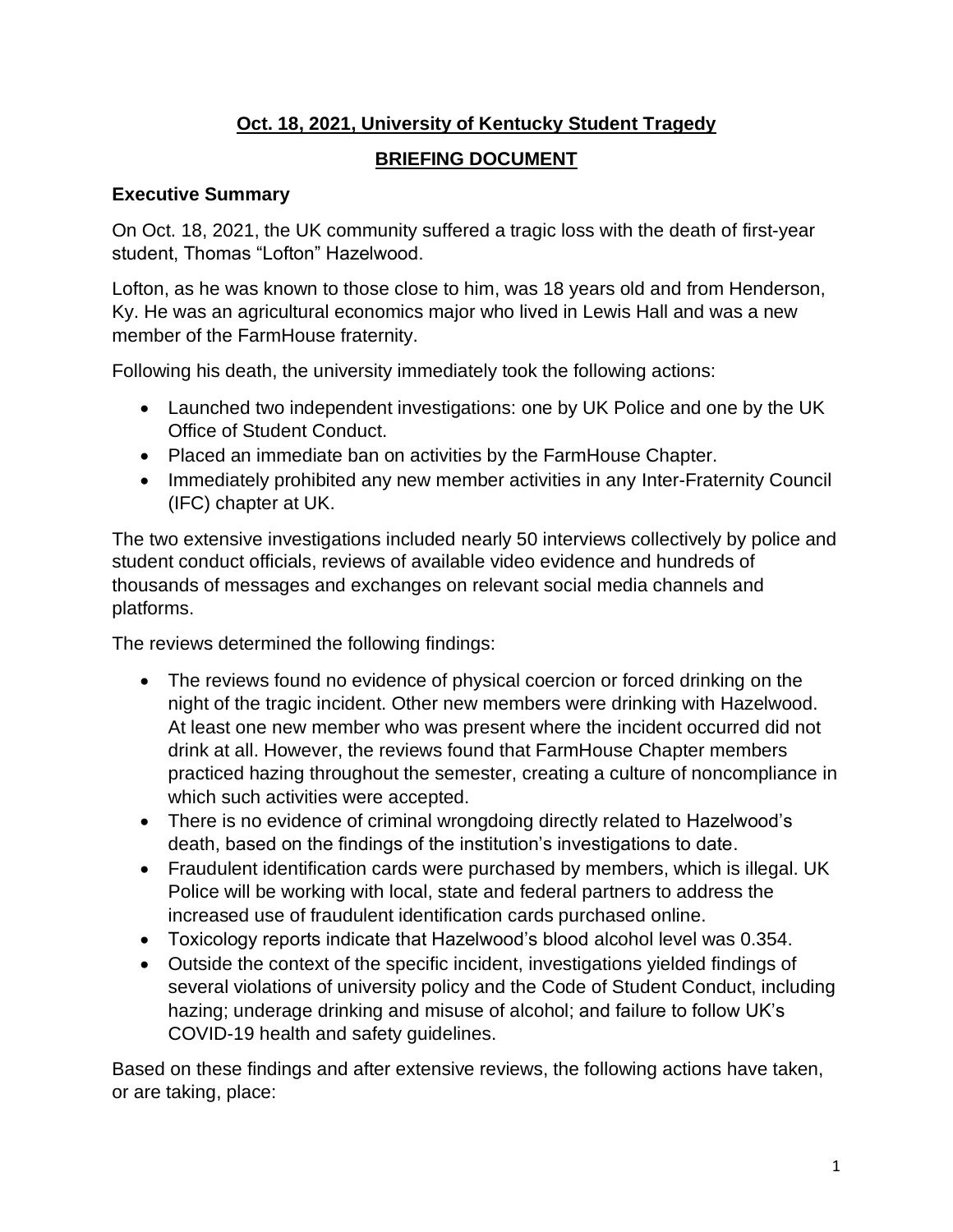- The national FarmHouse Chapter has revoked the charter of the local Farmhouse chapter at UK and has issued a no-contact ruling for seven years. That means current chapter members cannot have any association with FarmHouse during that time.
- Former members are moving out of the fraternity house. UK will work with students who are interested in moving elsewhere on campus or to other living accommodations in Lexington.
- UK is revoking FarmHouse's status as a Registered Student Organization (RSO) for at least four years.
- Individual students, because of the review, could be charged with violations of UK's Code of Student Conduct and will go through the institution's review and hearing process.
- Enhanced and expanded education around required responsibilities for all new members of UK IFC chapters must be completed before activities can be resumed. Those education and responsibility programs include peer mentoring and education; alcohol awareness education and training; and bystander intervention education and training. The institution has plans to expand these programs to other student organizations and activities.
- Increased staffing within Fraternity and Sorority Life has been and is being added with additional responsibilities for alcohol education and hazing prevention.

By way of background in support of the findings and next steps enumerated above, this report provides the following detailed summaries of both investigations: the Office of Student Conduct and UK Police.

Important notes:

- The UK Police investigation is not final at this time. Two search warrants for specific social media accounts and chats that occurred among FarmHouse members have not yet been returned and may not be available for several weeks or months.
- However, UK Police believe that the investigation's outcomes will not materially change. They are able, as a result, to offer substantive details and provide initial conclusions regarding the incident, which are presented below in conjunction with the Student Conduct review.
- The Student Conduct investigation also is not final. Some remaining interviews still will be conducted as the institution will now start the process of potentially pursuing conduct charges against individual students. However, as with the police report, the institution does not expect the findings or conclusions to change in a material fashion.
- When both the police report and Student Conduct reviews are completed, they will be appropriately redacted for privacy concerns and publicly posted.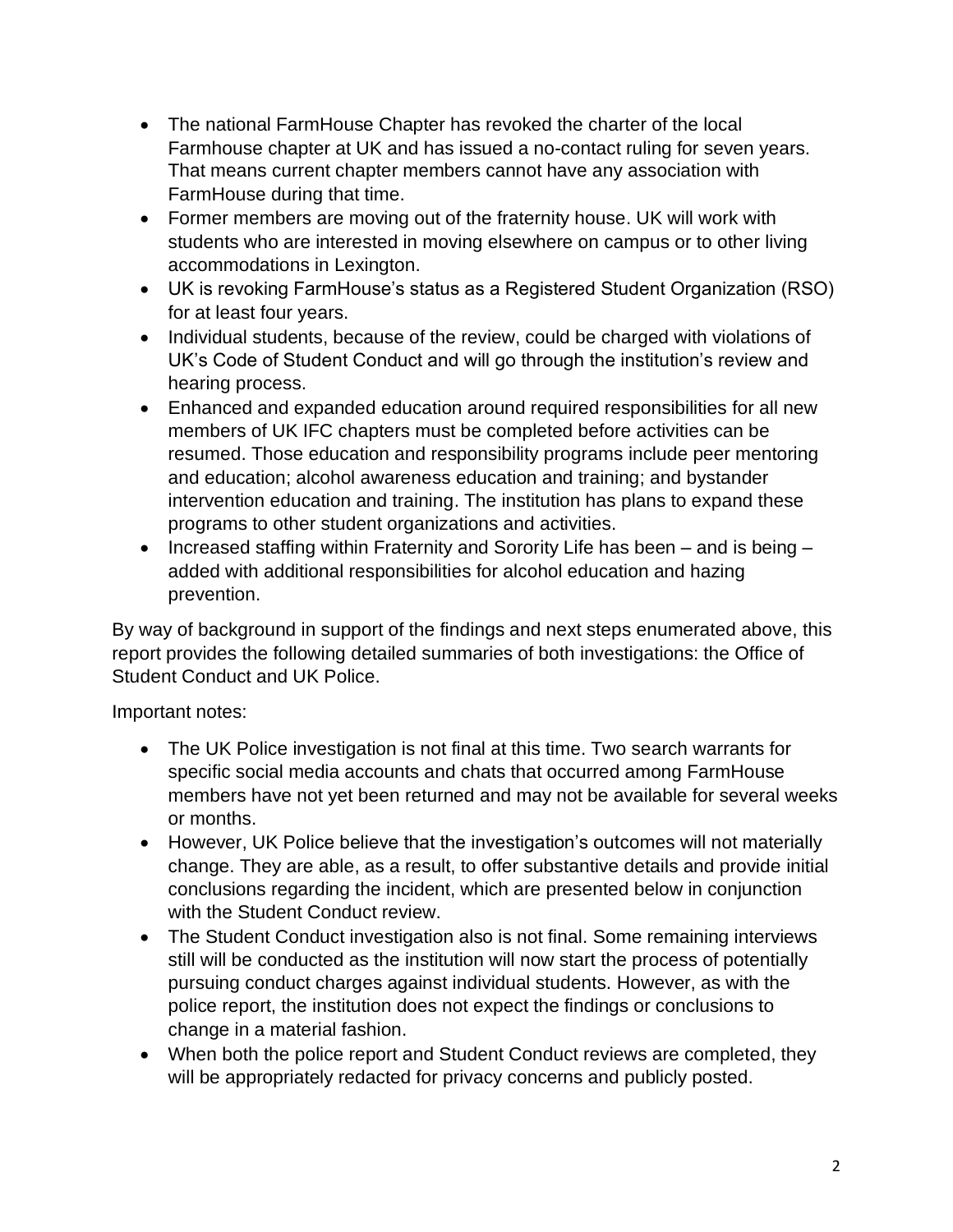## **UK Dean of Students Report**

The Office of Student Conduct received incident reports on Oct. 18 and 19, 2021. These reports described an incident that occurred in the FarmHouse Fraternity facility on Oct. 18, which resulted in the death of one student, Lofton Hazelwood. The incident reports also identified areas of concern regarding behaviors among organization members throughout the fall 2021 semester.

#### Investigation Process

Upon receiving the incident reports, the Office of Student Conduct initiated an investigation process on Oct. 19. An investigation letter was sent to the chapter president on this date requesting an internal report regarding the allegations resulting from the incident. This investigation letter also included an interim measure for the fraternity to cease all chapter operations, effective immediately, until the conduct process concluded. The chapter president provided the response on Oct. 22 through an attorney.

Individual interviews began on Oct. 27. Each interview lasted approximately 60 minutes. Mike Brown, Associate Director, Office of Student Conduct, and Ellen Kilgore, Student Responsibility Coordinator, Office of Student Conduct, conducted each of the individual interviews.

#### Interview Outcomes

Through the investigation interviews, themes emerged regarding the events that occurred on Oct.18. Information pertaining to other activities and events within the organization throughout the fall 2021 semester was also gathered.

Interview responses indicated that multiple FarmHouse new members of the fall 2021 class purchased alcohol to be consumed prior to an unregistered chapter event on Oct. 18. New members purchased a 1.75 L bottle of Wild Turkey 101 bourbon and a 750ml bottle of Burnett's vodka. New members consumed the alcohol in a room within the chapter facility. New members consumed various amounts of alcohol. Hazelwood was described as consuming approximately eighteen (18) one-ounce shots of Wild Turkey 101 bourbon within approximately 45 minutes.

During the investigation interviews, the Office of Student Conduct also learned of behaviors occurring within the FarmHouse new member process. The behaviors described by members include but are not limited to personal servitude; forced wearing of apparel which is conspicuous and not normally in good taste; degrading or humiliating games and activities; line-ups and berating; and an expectation of participation in activities that are illegal or in violation of university policy. These activities were for the purpose of initiation into the organization and were negligent or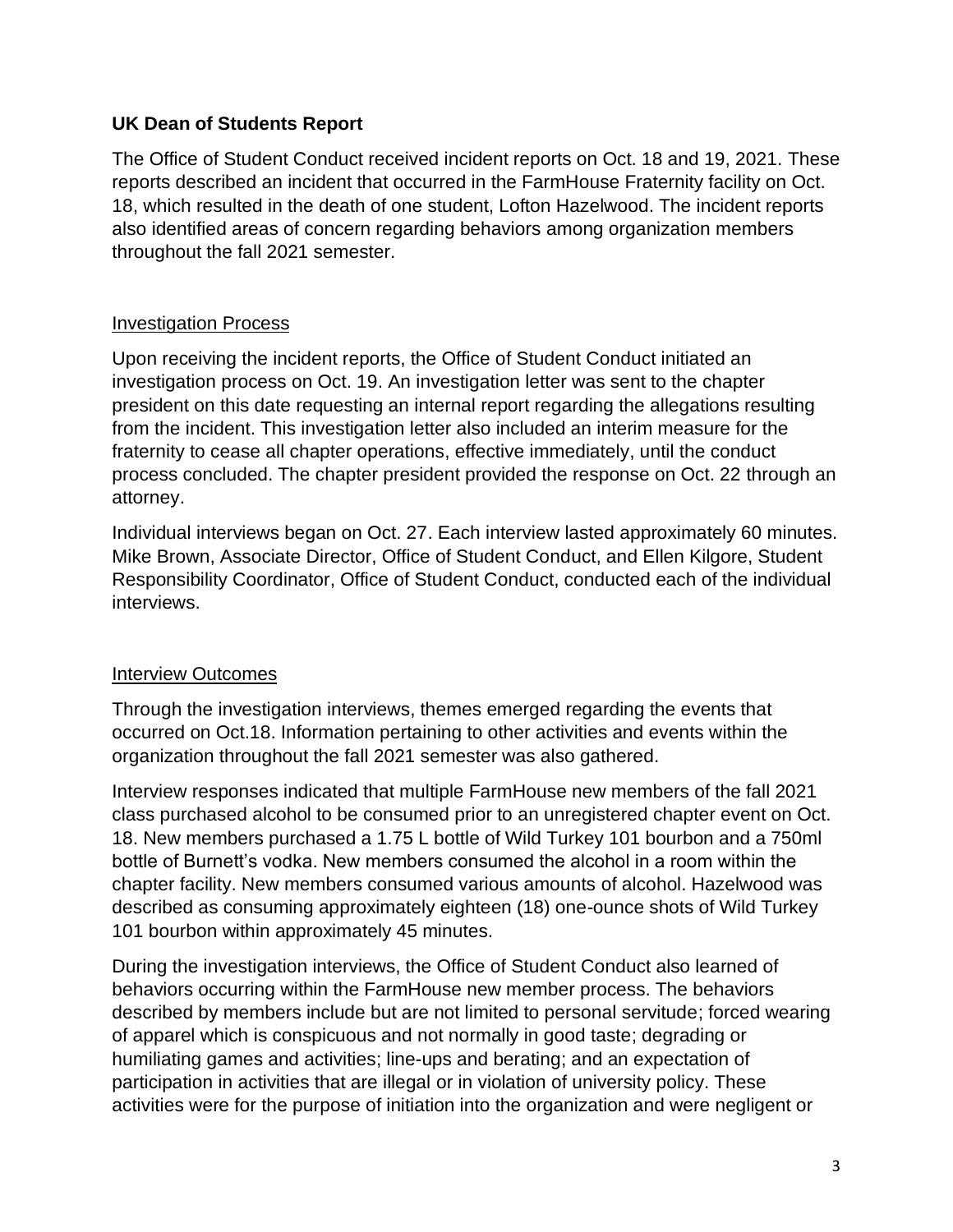reckless in nature; were humiliating or endangered individual members; and unreasonably interfered with scholastic or employment activities of members.

The organization engaged in several chapter events that were not registered with the university, including serenades (a tradition in which fraternity members visit sorority houses during Monday dinners and sing to sorority members) on Oct.18, as well as additional events described by members that occurred during the fall 2021 semester. These unregistered events also did not follow UK COVID-19 health and safety guidelines in place for organizational events to reduce the impact of the COVID-19 pandemic.

Based on the information gathered through the investigation interviews, it does not appear that new members were coerced, forced or required to consume alcohol on Oct. 18, in the chapter facility. There was at least one new member present in the room who was not consuming any amount of alcohol during the incident that occurred in the chapter facility.

# Recommendations

Currently, the Office of Student Conduct believes there is sufficient information present to recommend charges of violations of the Code of Student Conduct for the fraternity. The Office of Student Conduct recommends the following charges:

- Code of Student Conduct Policy 6.M. Hazing
- Code of Student Conduct Policy 6.P. Misuse of Alcohol
- Code of Student Conduct Policy 6.AA. Violations of Law or Other UK Policies
- Code of Student Conduct Policy 6.BB. Failure to Follow UK Covid-19 Health and Safety Guidelines

The Office of Student Conduct is committed to promoting a safe, healthy, studentcentered and inclusive community. UK strives to create an environment where students can engage in academic inquiry and campus life.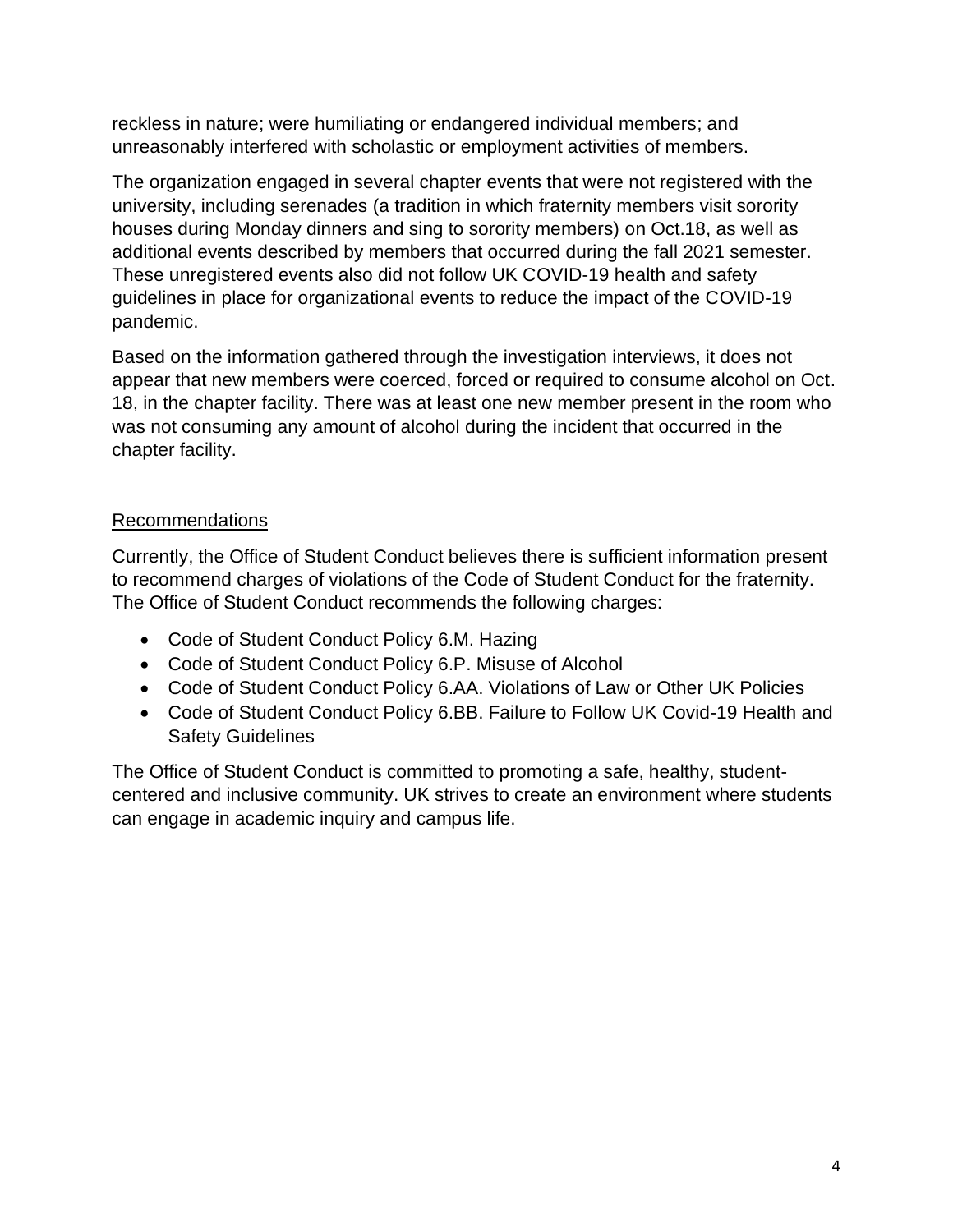## **UK Police Report**

The UK Police Department responded to the incident on Oct. 18, 2021, which involved the death of Lofton Hazelwood. The following report outlines the officers' arrival on the scene, the results of the investigation and the results of the toxicology and coroner report.

# UK Police Arrival on Scene

On October 18, Lexington 911 received a 911 call at 6:16 p.m., regarding an unresponsive individual at the FarmHouse Fraternity house located on Rose Lane. Lexington Fire Department arrived on the scene at 6:19 p.m.

UK Police were notified by Lexington 911 at 6:21 p.m. and arrived on the scene at approximately 6:24 p.m.

The individual was identified as Thomas Lofton Hazelwood, and he was transported to UK Albert B. Chandler Hospital, where he was later pronounced deceased.

# Investigation Findings

Upon arrival, UK Police began documenting the scene and retrieving witness statements from individuals who were at the scene during and before the incident. Based on the witness statements and conversations that took place at FarmHouse Fraternity house on the night of the incident, UK Police conducted 22 follow up interviews with various students and an additional interview with Hazelwood's sister. Additionally, UK Police served six search warrants: one on Hazelwood's iPhone, three to Microsoft GroupMe, one to Venmo and one to Snapchat. UK Police also recovered video footage from Big Daddy Liquor.

Findings resulting from these search warrants indicated that several students engaged in underage drinking together while socializing and playing video games. These activities took place before the group was scheduled to participate in a sorority serenade — a tradition in which fraternity members visit sorority houses during their scheduled dinners and sing to the sorority members. The alcohol was paid for by these members via the peer-to-peer payment app, Venmo, and was acquired by individuals with a fraudulent identification card.

Multiple students stated in the interviews that Hazelwood was obviously heavily intoxicated as the group practiced for the serenades. As a result, according to the interviews, the group decided to leave him at the fraternity house, rather than bringing him along to the sorority houses. The individuals assisted Hazelwood back to a couch in a residential room. Per the interviews, several students expressed that, though Hazelwood was clearly intoxicated, in their estimation, he had not reached a level they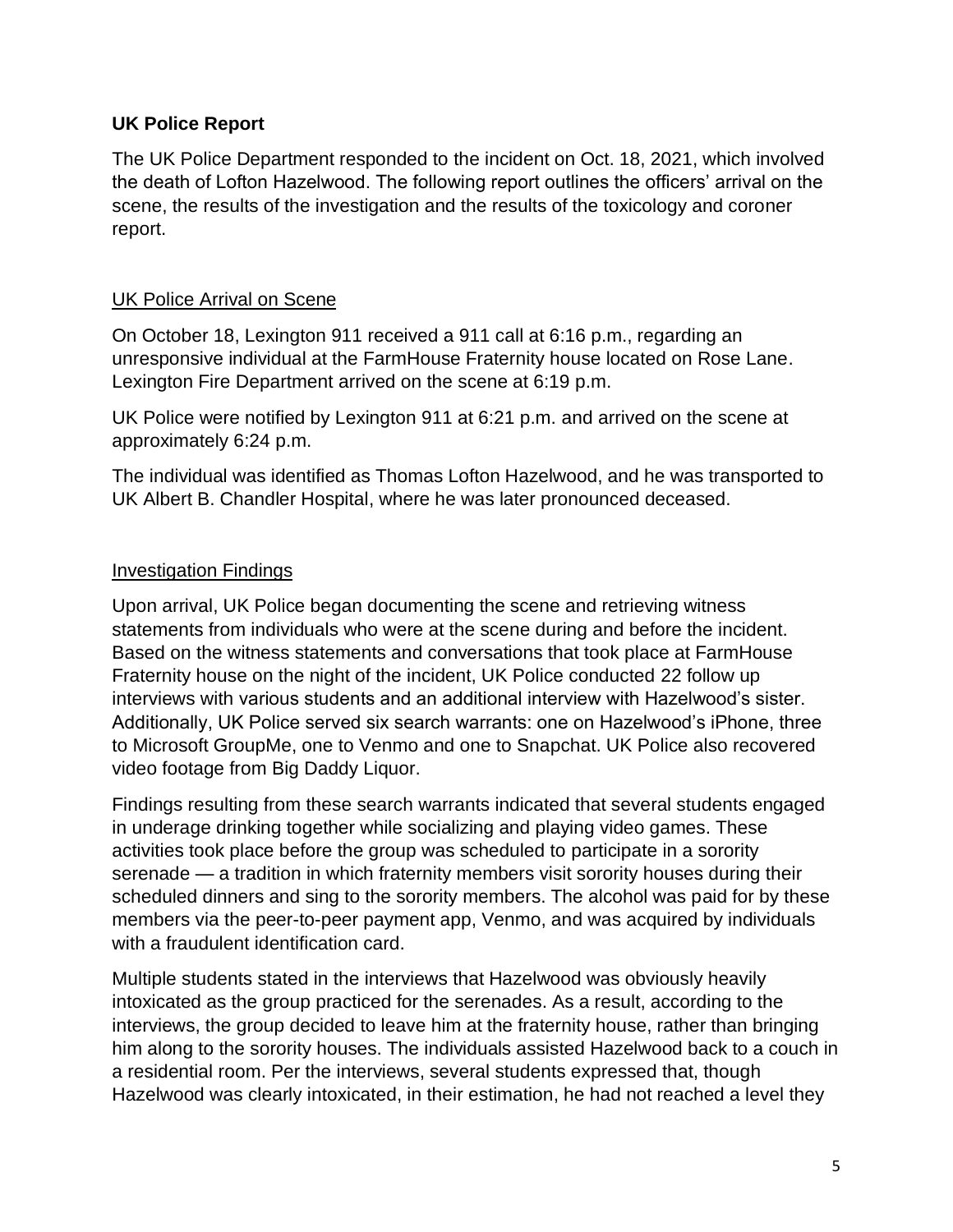considered dangerous. The students stated that they rolled him on to his side. One student stated in an interview, that he "didn't think he was in that bad of shape" and that placing him on his side was "just precautionary."

The students participating in the serenades left the house between approximately 5:10 and 5:15 and returned between approximately 6:05 and 6:15.

A student arrived at the fraternity house that evening, entered the room where he had been left and found him on the couch, unresponsive. This student stated that he quickly assessed that the situation was outside of his ability to handle and needed to get help immediately. At that time, he alerted several other students who were at the house, including one individual with experience administering CPR. This individual performed CPR while another individual called 911. He continued CPR until Lexington Fire Department arrived on the scene and transported Hazelwood to UK Chandler Hospital.

UK Police recovered items from hospital staff that may have been pertinent to the investigation, including Hazelwood's cellphone, clothing and other personal items. UK Police secured a search warrant for Hazelwood's cellphone and coordinated with Lexington Police Department's Forensic Unit to generate reports of content near the date of Hazelwood's death to include GroupMe and Snapchat conversations, text message data, search history and social media information. The reports did not reveal anything indicating that Hazelwood's death was the result of any malicious act or any type of criminal negligence. Moreover, the reports did not reveal any evidence of hazing by other students specifically related to Hazelwood's death.

UK Police set up a "tip line" for individuals to report information they felt was pertinent to the investigation. This line received four tips, one of which was text-based and three of which were audio recordings. The tips referred to allegations of hazing and underage drinking. The investigation confirmed the presence of underage drinking; no evidence revealed through the investigation (witness interviews, search warrants and video footage) corroborated the allegations of hazing. Consistent statements made by all members interviewed over the course of this investigation were that the students who were participating in the activities the night of Hazelwood's passing were doing so voluntarily. Currently there is no information available to UK Police to support any criminal charges regarding Hazelwood's death.

The House Mother for the chapter was interviewed as well and reported to police that she was not at the chapter house when the incident occurred.

## Toxicology and Coroner Report

The toxicology report prepared by NMS Labs indicated that Hazelwood's blood alcohol concentration (BAC) was 0.354. This blood alcohol concentration is almost 4.5 times the limit .08 for an adult of legal drinking age. (A person of legal drinking age would be considered too intoxicated to operate a vehicle with a .08 BAC). In addition to the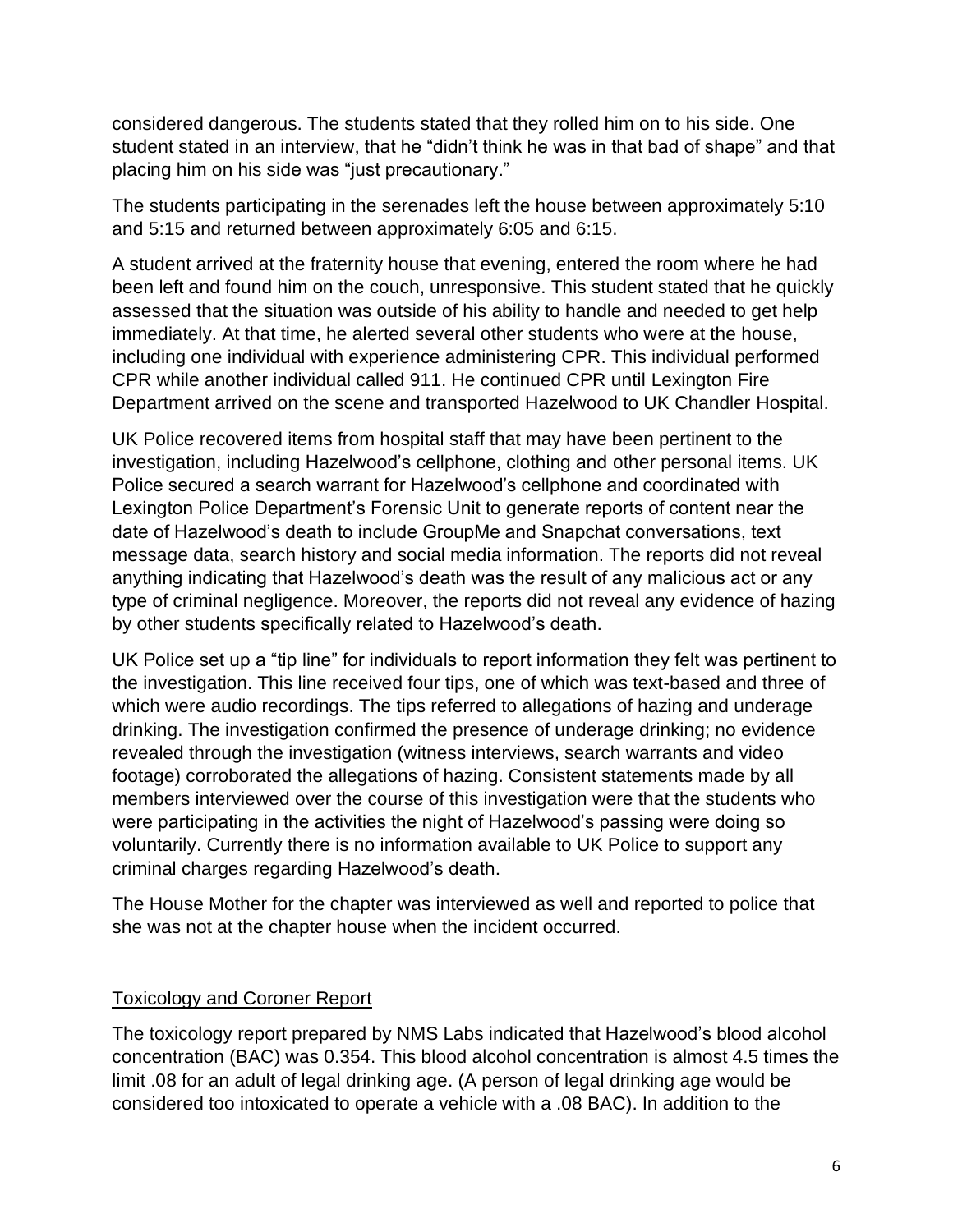alcohol in his system, Hazelwood also tested positive for 94 ng/mL of amphetamine, specifically Adderall. This is consistent with statements made by witnesses and family that Hazelwood habitually took a prescribed dose of Adderall medication.

The Fayette County Coroner's Office officially ruled Hazelwood's manner of death was accidental, with alcohol poisoning as the significant contributing factor.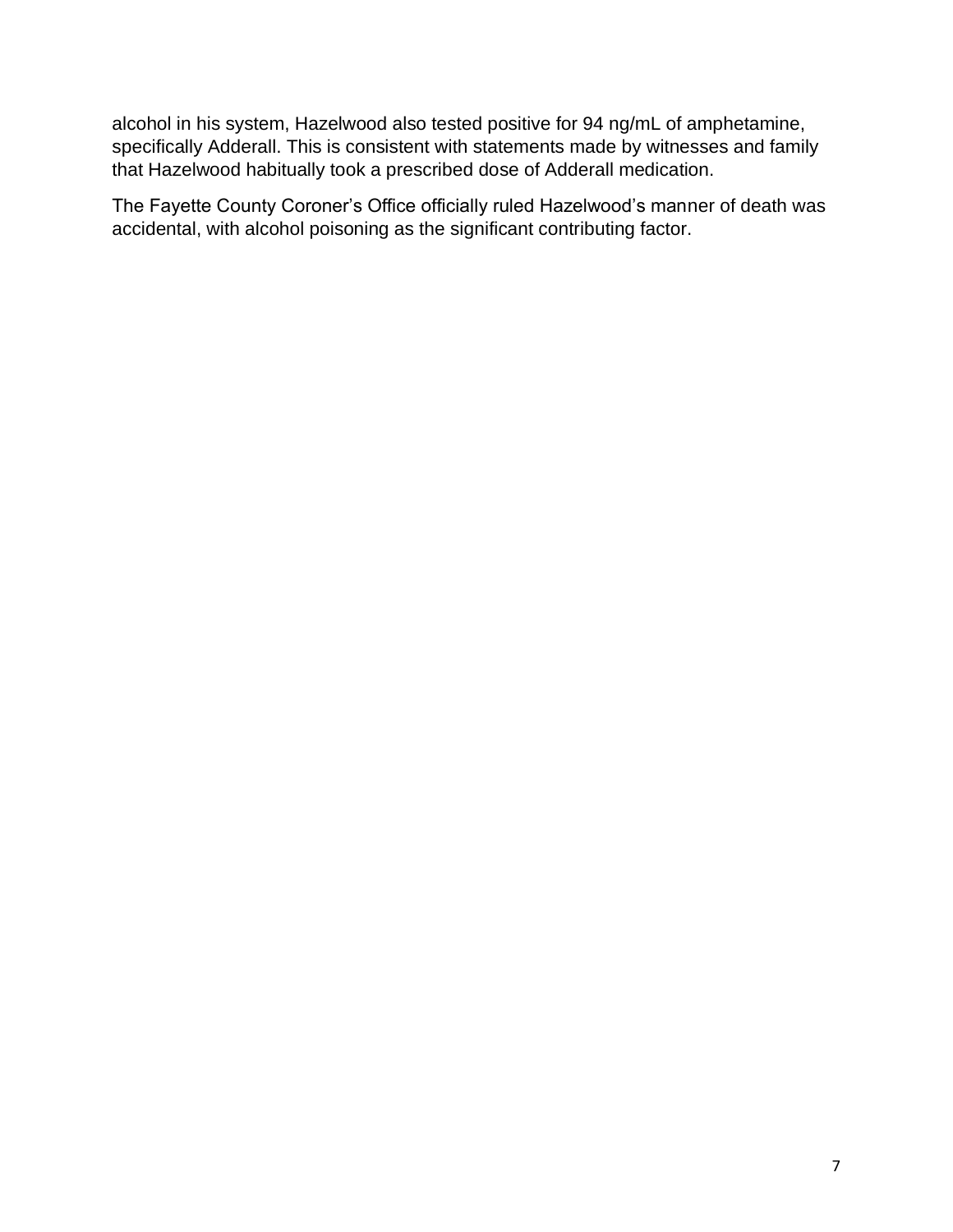## **Next Steps**

#### UK Police

UK Police will receive the results of the two outstanding search warrants for electronic data when they are returned.

UK Police will work with local, state and federal partners to address the increased use of fraudulent identification cards being purchased online.

#### UK Dean of Students

The Office of Student Conduct has revoked FarmHouse fraternity's status as a registered student organization (RSO) at the University of Kentucky.

The Office of Student Conduct will also charge individual students involved with violations of the Code of Student Conduct. Individual charges will be determined once the investigation process has concluded.

Additionally, the following actions have been — or will be — initiated jointly by the UK Dean of Students Office and the Office of Student Well-Being.

#### *Phase 1: No New Member Activities - Current Status*

- New members of IFC chapters regardless of initiation status are not allowed to participate in chapter activities or have contact regarding official chapter business with members other than the chapter president and new member educator.
- Chapters must complete the following educational programs.
	- FSL 101 completed by all new members.
	- FSL 201 completed by all returning members who have not previously completed the program.
	- New Member Education Training completed by the New Member Educator.
	- Chapter Coaching meeting with FSL and HQs.
	- Chapter Expectations meeting with all members.

#### *Phase 2: Business and Academic Activities Resume*

- Chapters who have completed the outlined requirements in Phase 1 can resume business meetings (chapter, committee and new member education) and academic support activities with new members present.
	- These activities must follow all university requirements, including appropriate registration through University Events, and occur on campus or in the recognized fraternity chapter facility.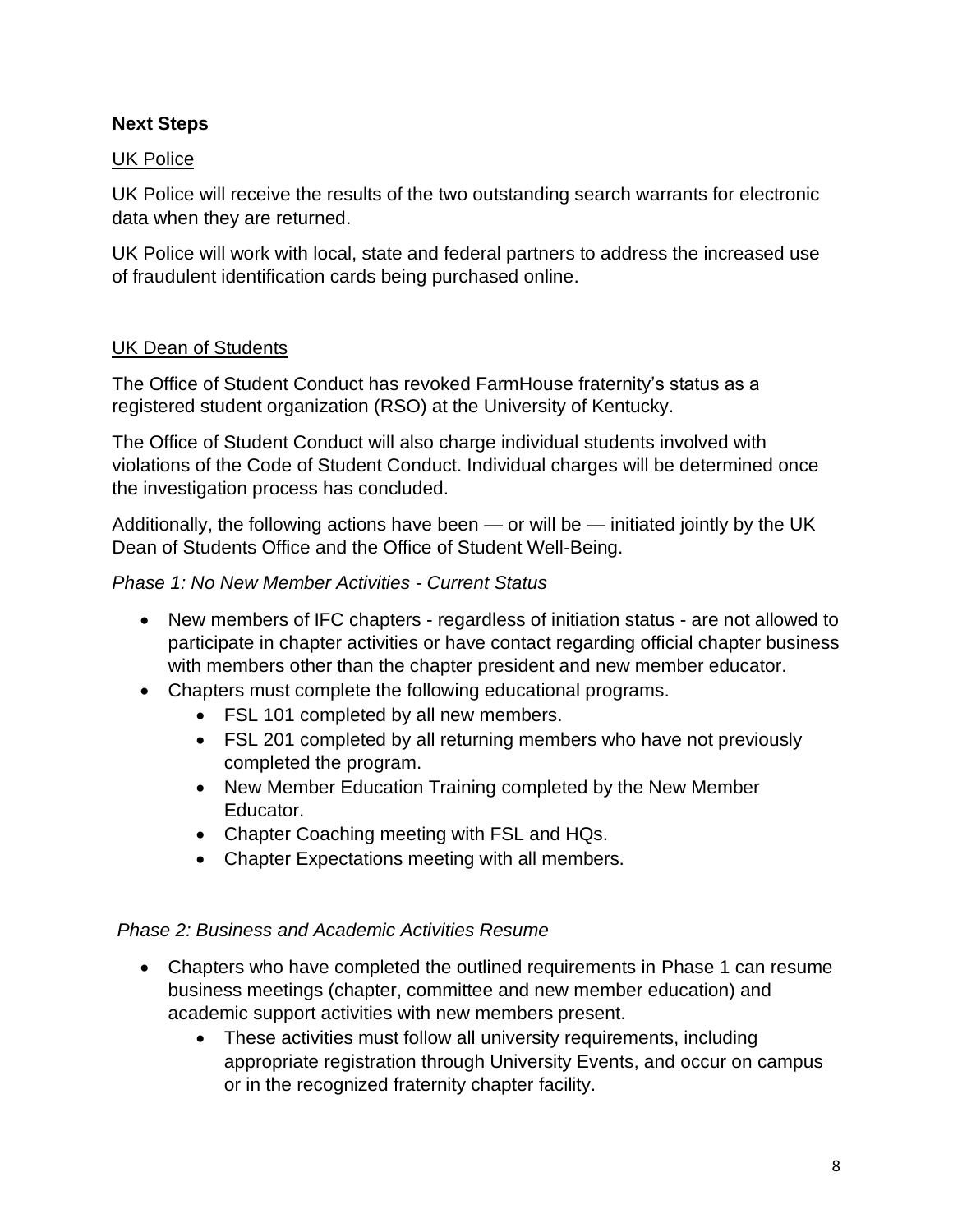- The first activity in this phase will be to host the Chapter Expectations meeting requirement outlined in Phase 1.
- Chapters must complete the following activities in Phase 2.
	- Bystander Education Program completed by all members.
	- New members complete new member education programs, including any post-initiation education identified in the coaching meeting.
	- Chapter initiation ceremonies occur with at least one chapter advisor present.
	- Completion of a coaching meeting focused on officer transition for any group electing new chapter officers.

## *Phase 3: Chapter Activities Resume*

## *Can occur after Phase 2 items are completed*

- Chapters who have completed the educational requirements in Phase 2 will be allowed to resume new member participation in all chapter activities including social, philanthropic and brotherhood activities.
	- These activities must follow all university requirements, including appropriate registration through University Events, and occur on campus or in the recognized fraternity chapter facility.
	- Examples include chapter-sponsored brotherhood events, philanthropy events hosted by any group and intramural sports.
- Chapters must complete the following activities in Phase 3.
	- Submission of all end-of-semester required forms to Fraternity and Sorority Life, including the New Member Program plan for spring 2022.
	- Completion of a chapter coaching meeting focusing on spring recruitment, new member education and risk management.

## Additional Capacity and Education Efforts:

Changes in Staffing structure:

• New positions were created, and existing positions were revised to identify personnel to institute increased alcohol education and hazing prevention programs.

Further work with the FSL community and other student organizations.

• Multiple conversations with various members of the FSL community were designed to gather information on the best path forward. Work is also underway with UK Student Government leaders who want to be involved in helping change the culture.